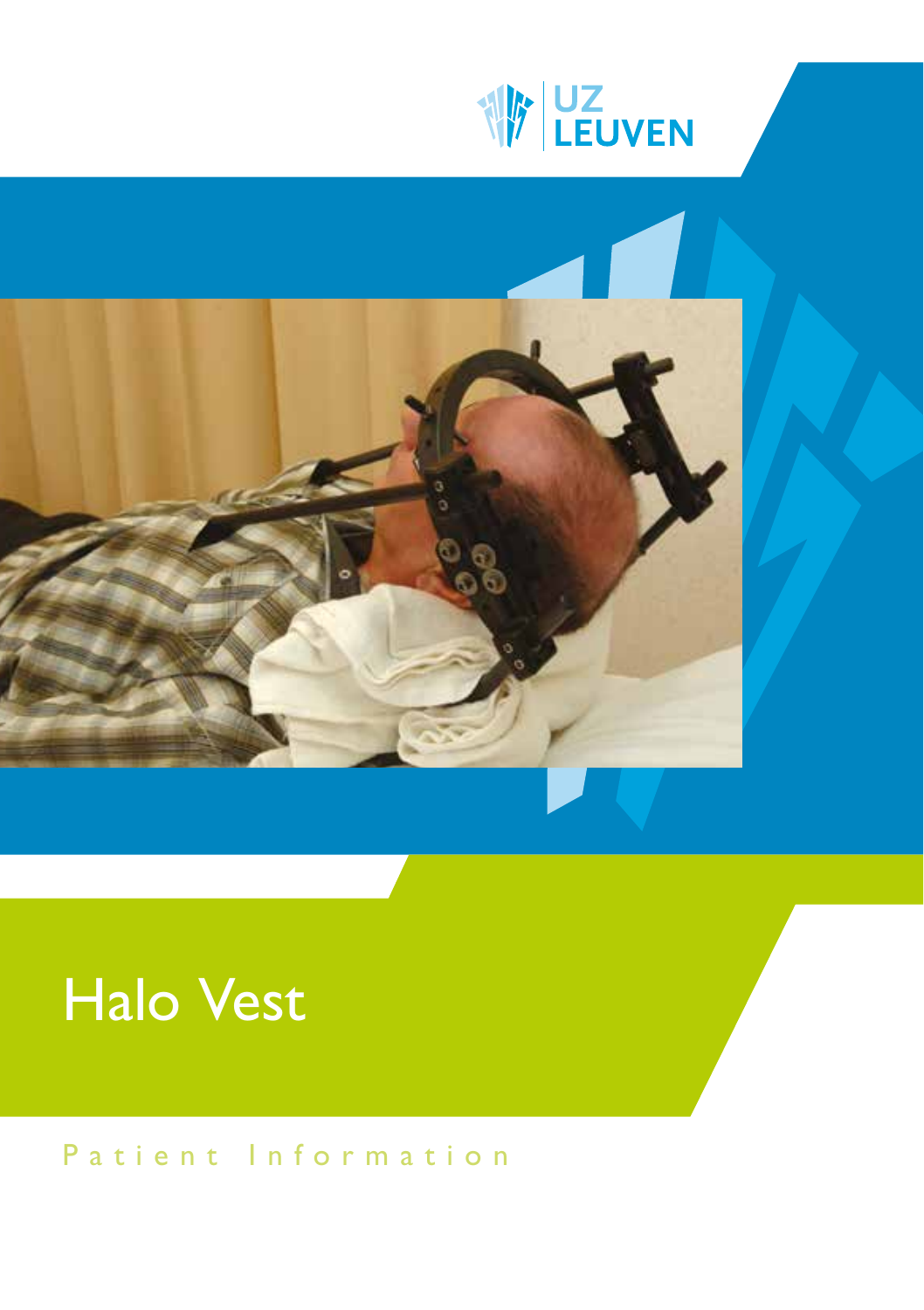| <b>INTRODUCTION</b>                                                                                      | 3               |
|----------------------------------------------------------------------------------------------------------|-----------------|
| <b>WHAT IS A HALO VEST?</b>                                                                              | 4               |
| <b>TREATMENT PROGRESS</b>                                                                                | 5               |
| Your stay in hospital<br>Neurosurgery or orthopaedics consultation<br>Following removal of the Halo vest |                 |
| <b>PERSONAL CARE</b>                                                                                     | 7               |
| PAIN IN THE NECK AND SHOULDERS                                                                           | 12              |
| <b>SENSORY PROBLEMS</b>                                                                                  | 12              |
| <b>FATING AND DRINKING</b>                                                                               | 13              |
| <b>LOOKING AFTER THE PINS</b>                                                                            | $\overline{14}$ |
| <b>SLEEPING</b>                                                                                          | 16              |
| <b>ACTIVITIES</b>                                                                                        | 18              |
| PSYCHOSOCIAL IMPACT                                                                                      | 20              |
| <b>GENERAL FOCAL POINTS</b>                                                                              | 20              |
| <b>WHEN SHOULD YOU CONTACT</b>                                                                           |                 |
| THE DOCTOR IN CHARGE OF YOUR TREATMENT?                                                                  | 21              |
| <b>FURTHER INFORMATION</b>                                                                               | 23              |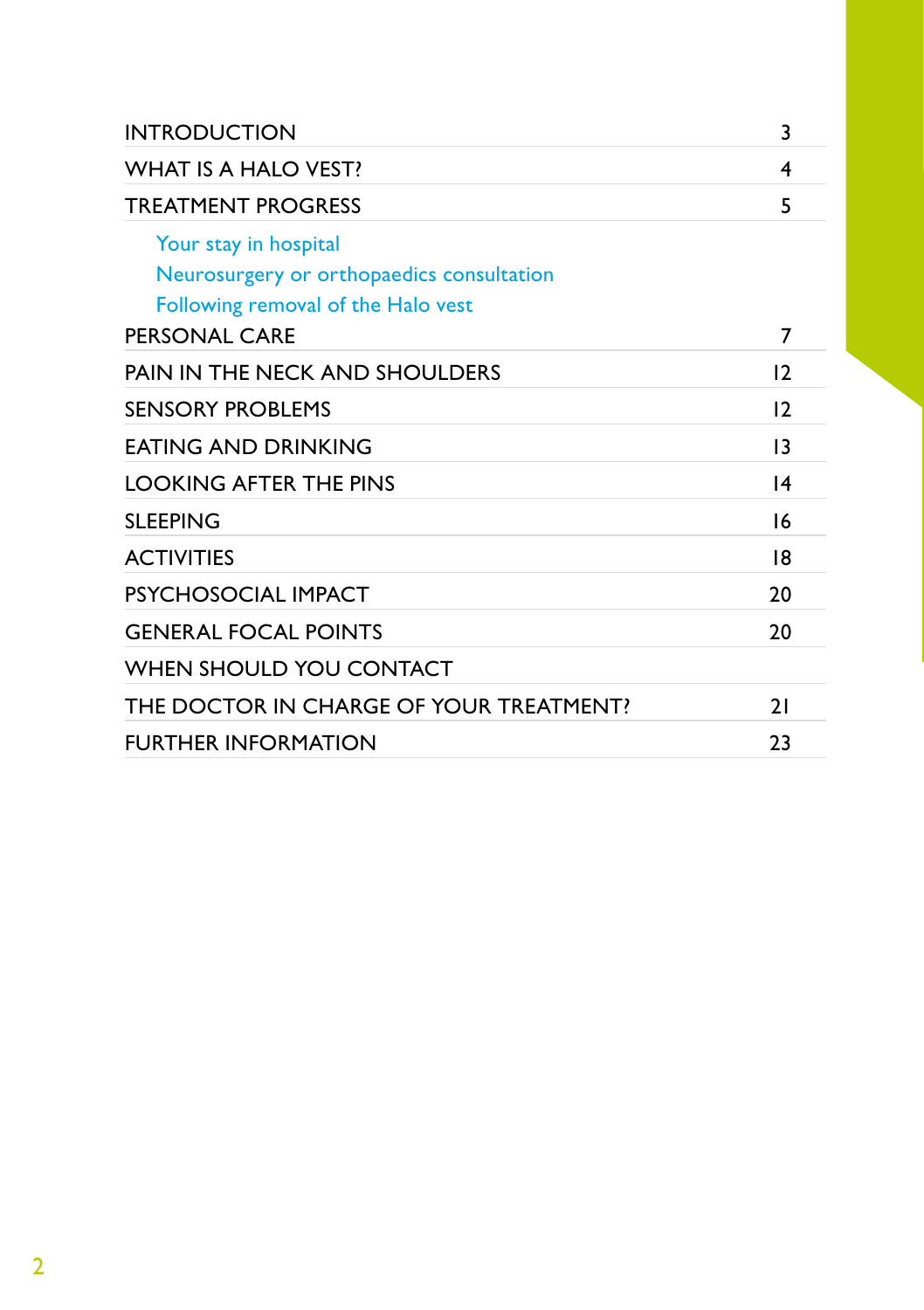Introduction Introduction

You will have been fitted with a Halo vest. This brochure provides tips and information on the best way to manage wearing a Halo vest and look after yourself in general. This information is merely intended as a guide, as the impact of wearing a Halo vest differs from person to person. Please do not hesitate to contact your doctor should you have any further queries.

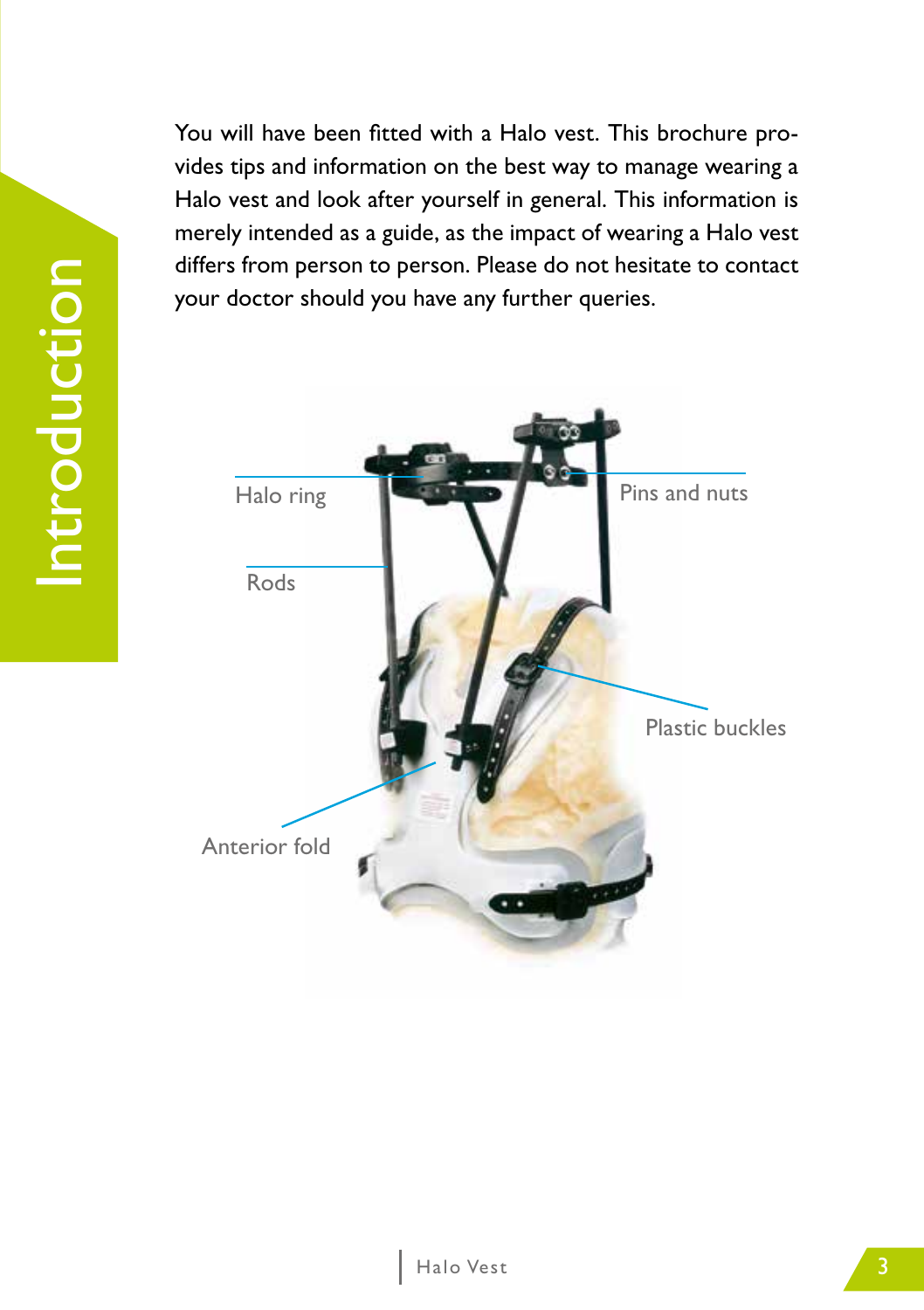### WHAT IS A HALO VEST?

A Halo vest is used to fix the neck vertebra externally to stop them moving. A Halo vest needs to be worn for approximately three months following a fracture of the cervical spine.

A Halo vest is a complex, rather daunting structure used to immobilise the neck. It is fixed with four pins inserted through the skin at the front and back of the head, into the outer layer of the skull. The four pins are then attached to a graphite ring. Graphite rods are connected to the ring and then attached to a plastic, sheepskin lined vest. The vest ensures that the structure is supported by the entire chest. The sheepskin liner makes it more stable and more comfortable to wear. Please tell your doctor if you are allergic to wool so that we can provide a synthetic alternative.

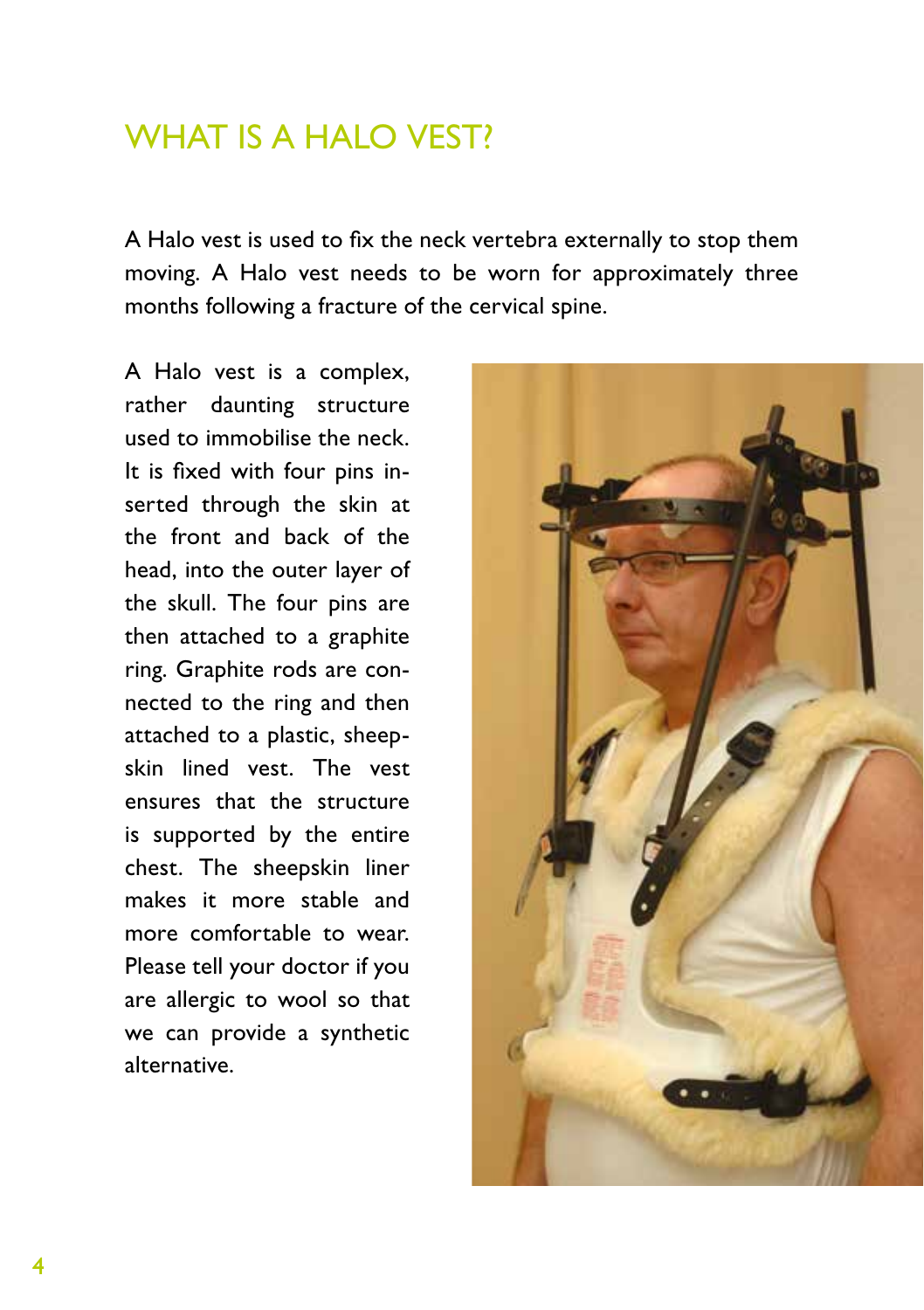The advantage of this treatment is that you don't have to stay in bed and there is a lower risk of complications. Improved mobility options also ensure that your stay in hospital will be shorter.

### TREATMENT PROGRESS

#### **YOUR STAY IN HOSPITAL**

Once your Halo vest has been fitted, an X-ray will be made of your cervical spine to ensure that your neck is correctly positioned. The pins will be tightened on the day after the vest has been fitted and just before you leave hospital. You will not be allowed to use the overhead trapeze (triangular transfer device over your hospital bed) whilst you are in hospital or at home. The rods on the Halo vest must not be pulled either, as this applies too much upward force on the pins.

You may suffer headaches during the first few days after the Halo vest has been fitted. Yawning or eating chewing gum may also be painful, but this will disappear in due course. You may have problems lying down during the first few days. Tips on how to manage this are included later in this brochure.

Once the doctor has given his approval, you can leave the hospital. However, make sure you have practised walking up and down stairs in hospital. It is advisable not to do this on your own, but with support from your physiotherapist.

Any questions relating to the hire of a hospital bed or bedside table, or home visits by a nurse, can be raised with the social worker on the ward.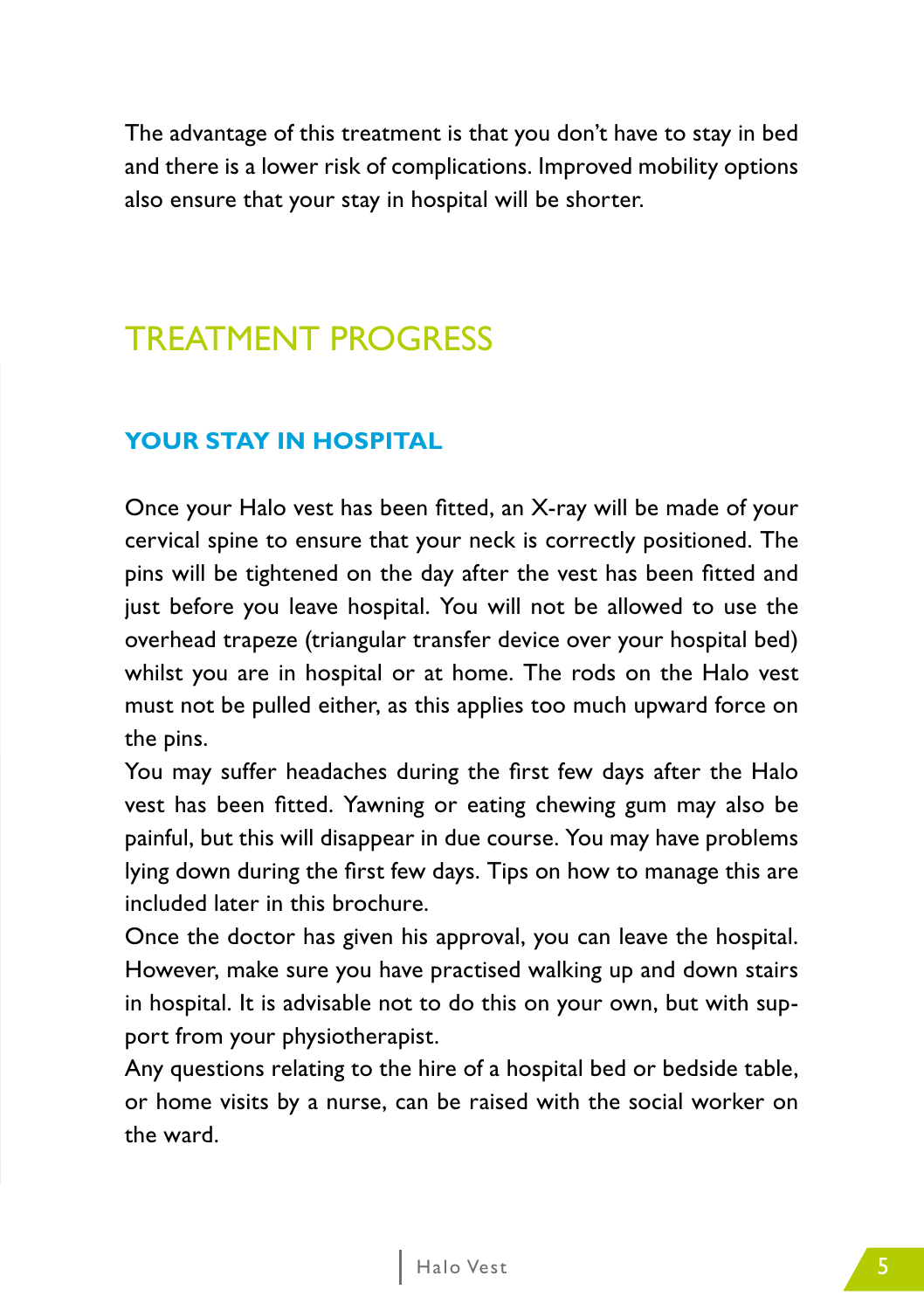#### **NEUROSURGERY OR ORTHOPAEDICS CONSULTATION**

Once you are back home, you will need to have regular consultations with the neurosurgeon or orthopaedic surgeon to get the pins tightened. This may be slightly painful. Under no circumstances must you attempt to do this at home. In most cases an X-ray or CT-scan will be made of the cervical spine before your consultation.

Remember to bring the screw driver (you were provided with when the Halo vest was fitted) and box with additional material to the consultation. Always consult your doctor without delay if you feel that the Halo vest is becoming painful or loosening, or the area around one of the pins is infected (loss of pus).

#### **FOLLOWING REMOVAL OF THE HALO VEST**

It takes approximately 30 minutes to remove the Halo vest. Once it has been removed, you will normally still have to wear a rigid neck collar for six weeks and a soft one for another six weeks.

Bearing in mind that you will have to get used to the impact of gravity again, you may suffer from dizziness and/or nausea once the Halo vest has been removed. Initially you will also have to be careful lifting things. You can discuss with your doctor whether physiotherapy is required. The wounds from the pins can be exposed to air. You should, however, avoid polluted environments (e.g. sandy, dusty environments) unless the wounds are covered. It may take several weeks or months to get back to normal.

If, after the Halo vest has been removed, you are having problems with a scar (s) where the pins were inserted, it is advisable to consult your doctor to initiate appropriate treatment as soon as possible.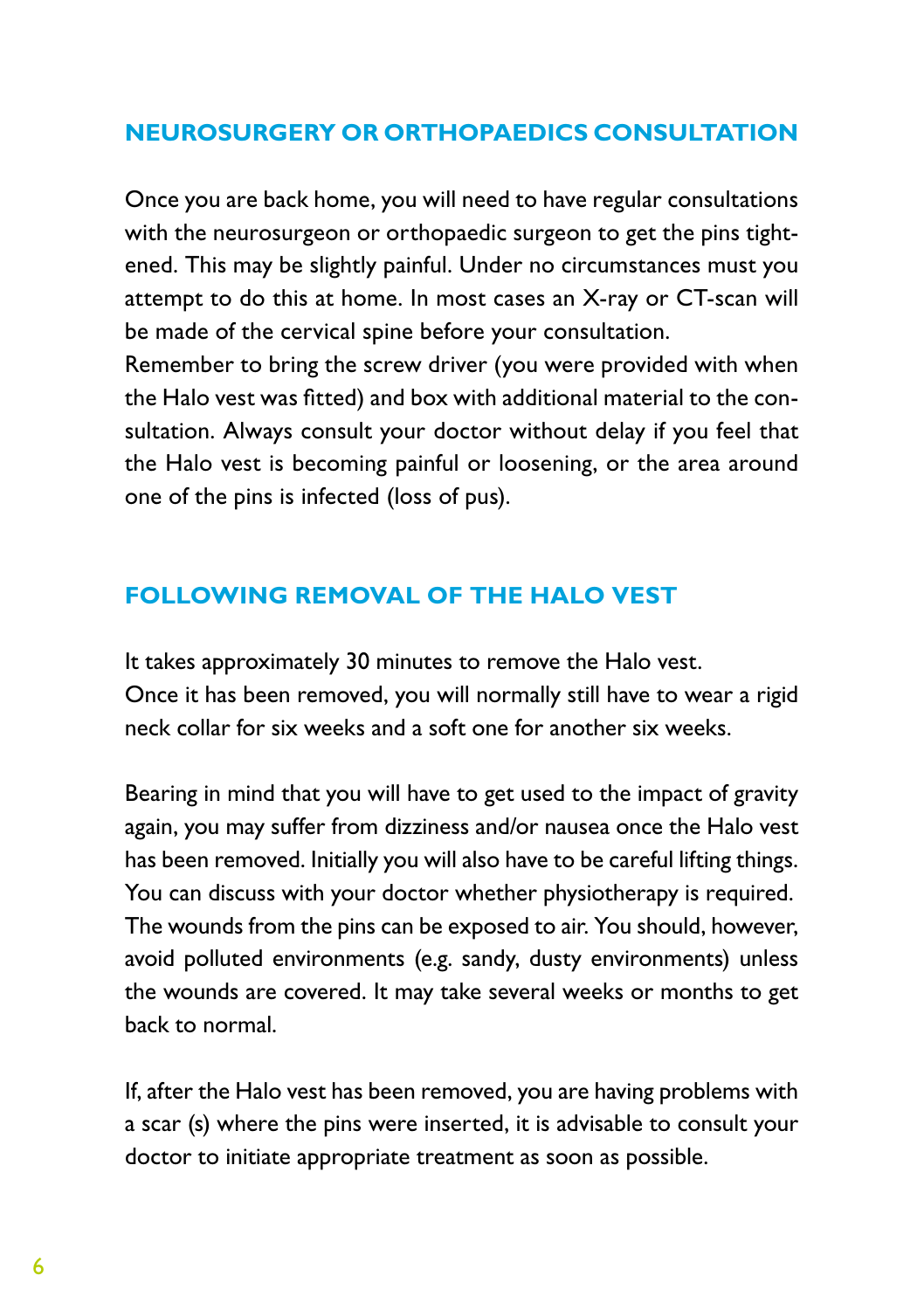### PERSONAL CARE

The following tips may be important in terms of personal care.

#### **WASHING**

- ✗ You can ask for assistance from a home nurse to wash yourself.
- X You can wash at a sink, but remember that the sheepskin fleece underneath your vest must not get wet, otherwise it could cause itching.
- ✗ Former Halo wearers do not advise taking a bath because it can affect your balance. If you still want to take a bath, it is advisable to keep the water level in the bath to a minimum. High-sided baths will be difficult to get into and out of. Be careful!
- X Showering is ok, providing you only spray the lower part of the body.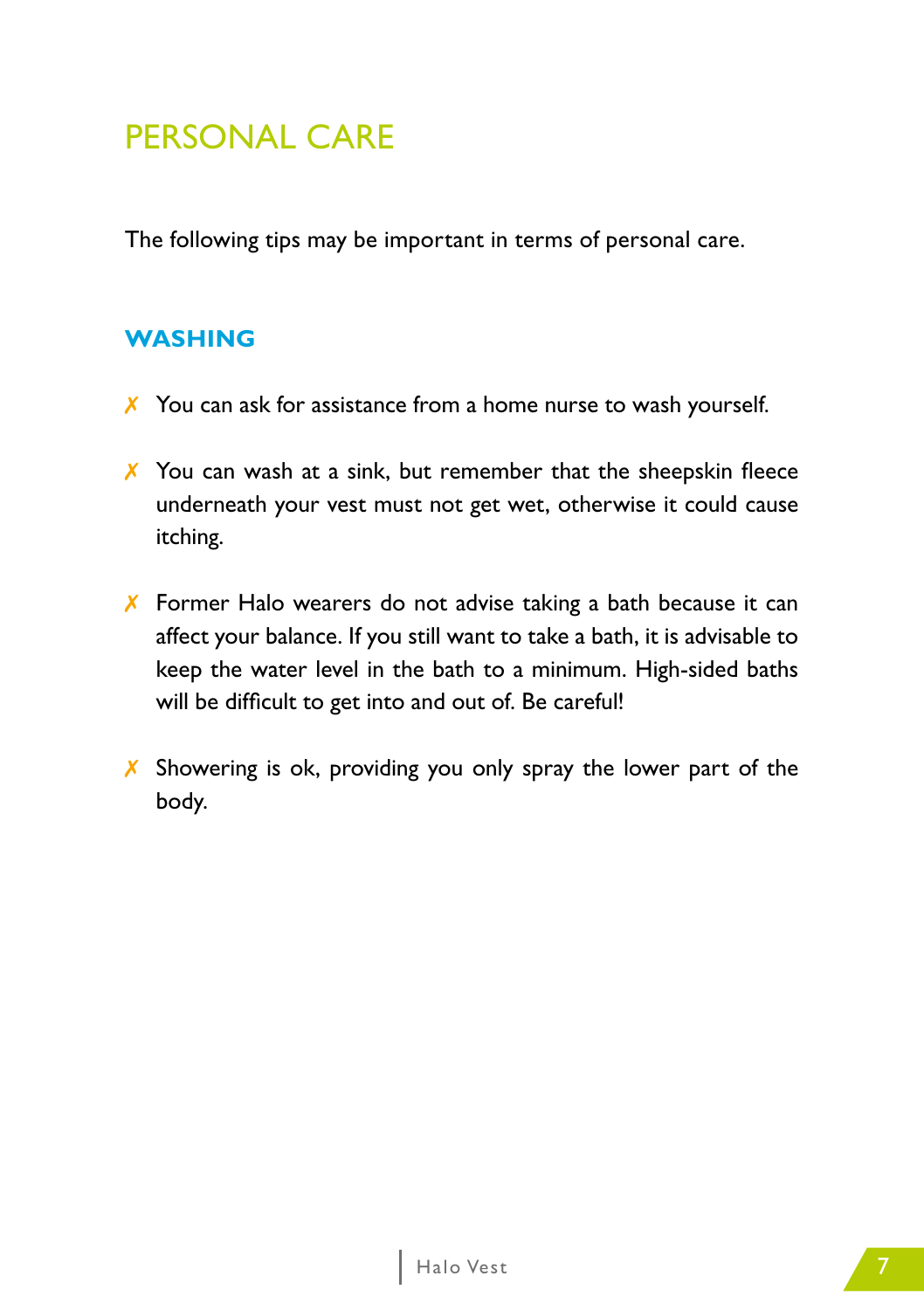#### **WASHING UNDERNEATH THE VEST**

It is not advisable to wash (using water and soap) underneath the vest. Do not apply lotions, oils, talcum powder or creams underneath the sheepskin fleece, as this may cause the wool to furl. You can freshen up by wiping an alcohol soaked or damp cloth underneath the vest. This may prevent or treat itching, odour, sores and pimples. You could also ask someone else to wipe underneath the vest with a small, but dry, soft washcloth. If you suffer from itching you can wind a thin cloth around a wooden spoon to enable you to rub underneath the vest. The buckles must not be loosened.

Also try not to remove the sheepskin fleece. It must not get wet. If it does get wet, it is advisable to dry it (without removing it) using a hair drier on a cold setting to prevent burns.

Try to inspect the skin underneath the vest daily for wounds or possible injuries.

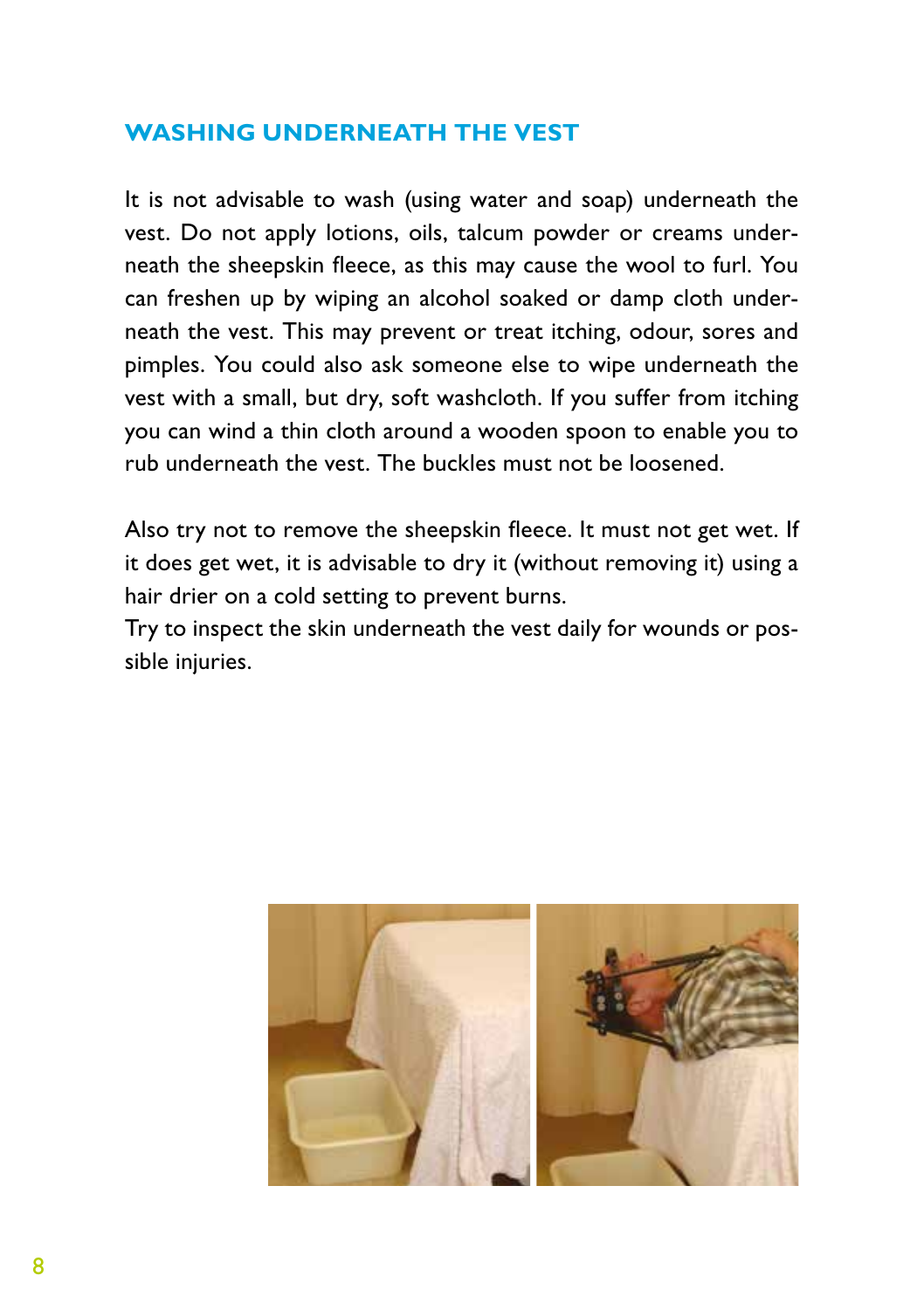#### **WASHING YOUR HAIR**

You can wash your hair using a disinfecting shampoo (e.g. Isobetadine<sup>®</sup>), but you will need assistance. It is advisable to see to the pins before and after washing your hair.

- $\vee$  Lie down on a bed without headboard or a table. Slide back to position your head over the edge of the bed.
- $\vee$  Place towels underneath your neck and the Halo vest (remember not to put any pressure on the neck), to prevent the fleece from getting wet. If necessary cover them with plastic bags.
- $\vee$  Place a bowl on the floor underneath your head.
- $\vee$  Dampen and wash your hair.
- $\vee$  Rinse and dry it well to prevent the fleece from getting wet.
- $\vee$  Leave your hair to air dry.

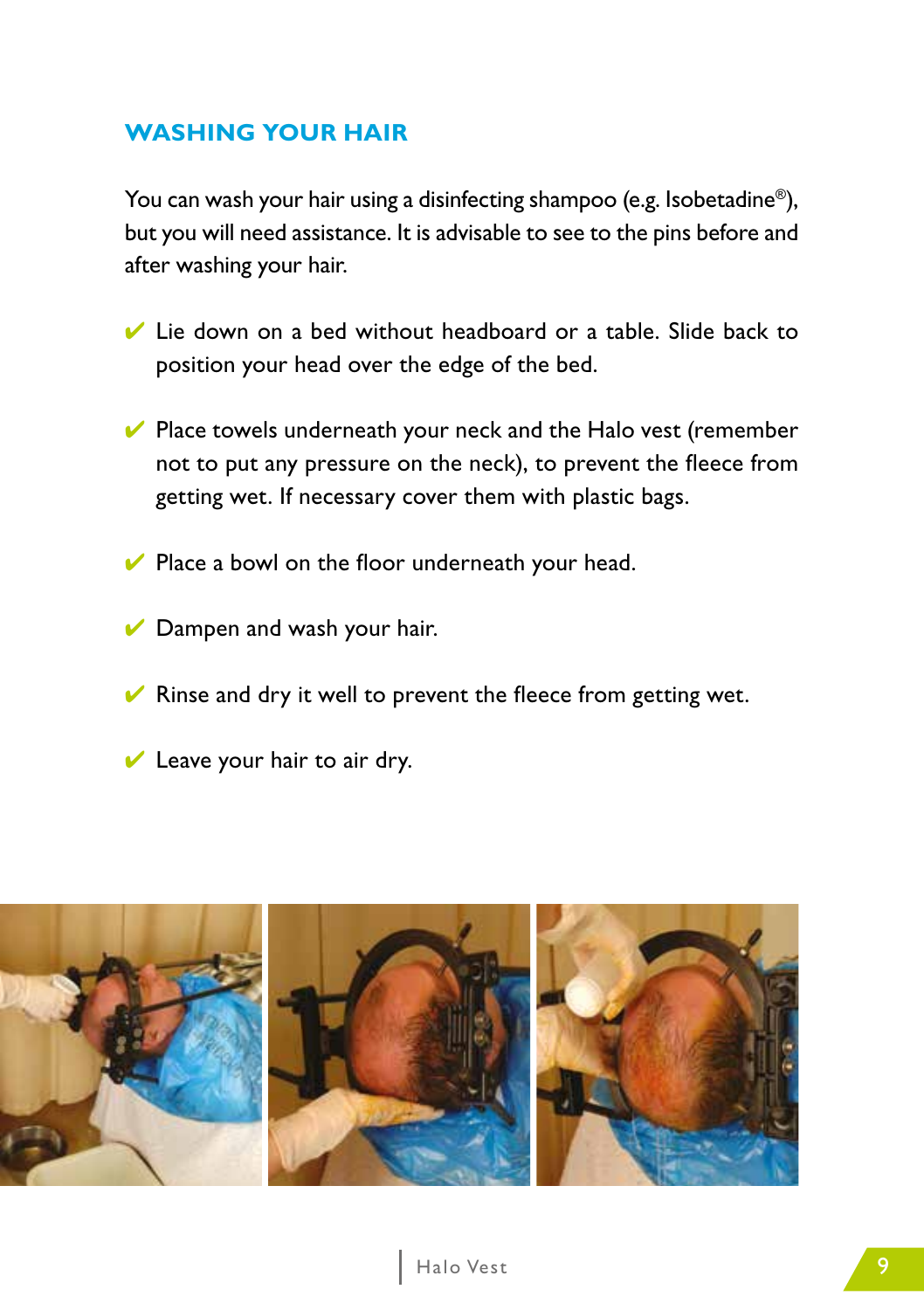If the vest does get wet, you can if necessary dry it using a hair drier on a cold setting.

Do not use hairspray, gel, conditioners, dye, hair strengtheners or other hair dyes.

Former Halo vest wearers have told us that you can also wash your hair as follows:

- X Sitting in a chair and bending forward with a bowl underneath your head.
- $\chi$  Bending over the bath to wash your hair.

#### **SHAVING**

Shaving a beard is normally not a problem. If you do encounter problems, you could use a compact razor or razor blade.

#### **CLEANING YOUR TEETH**

If you find it difficult cleaning your teeth, you could use a straw to suck up and spit out water more easily. Remember that you can bend forward from the waist, but be careful not to lose your balance. Using an electric toothbrush may also help.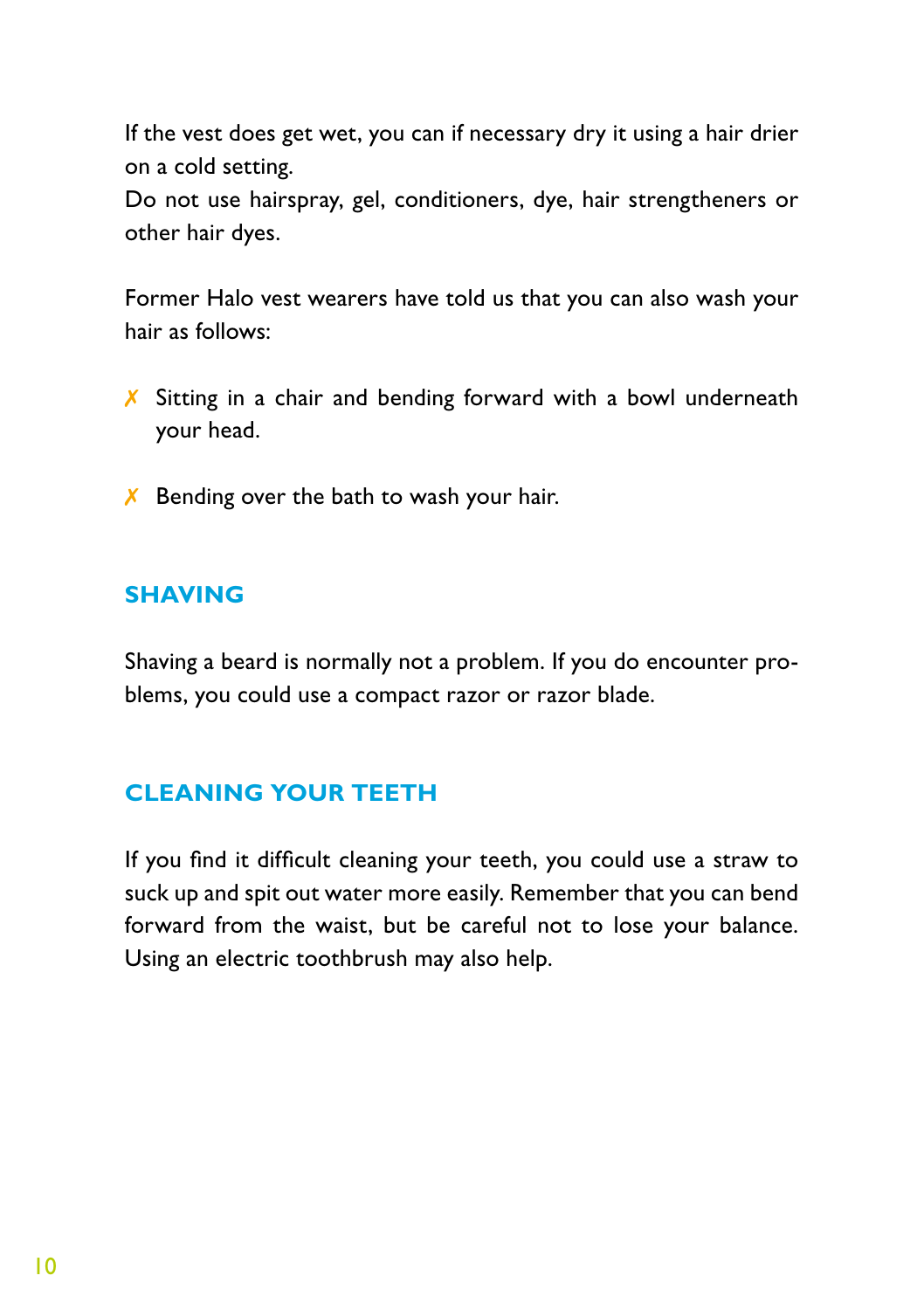#### **CLOTHING AND FOOTWEAR**

It is advisable to wear loose-fitting, baggy clothing (approximately two to four sizes larger than usual or you can measure the circumference of the vest just below the armpits and add 5 cm), to ensure that there is adequate circulation under the vest. Cotton or other natural fibres are preferable because they breathe.

The Halo vest is fitted with two vertical rods at the front and two at the back, which should be taken into account when choosing clothing. This involves three stages: indicate the exact position of the four rods, cut your clothing accordingly and finish with press studs, a zip or velcro.

Former Halo vest wearers have told us that a cape is ideal for wearing outside.



Women should wear a strapless bra, which can be pushed underneath the Halo vest from the side and done up at the back over the top of the vest. They can also wear spaghetti strap tops underneath the vest, which should be put on from the bottom up. Men can wear a vest adapted with press studs or velcro.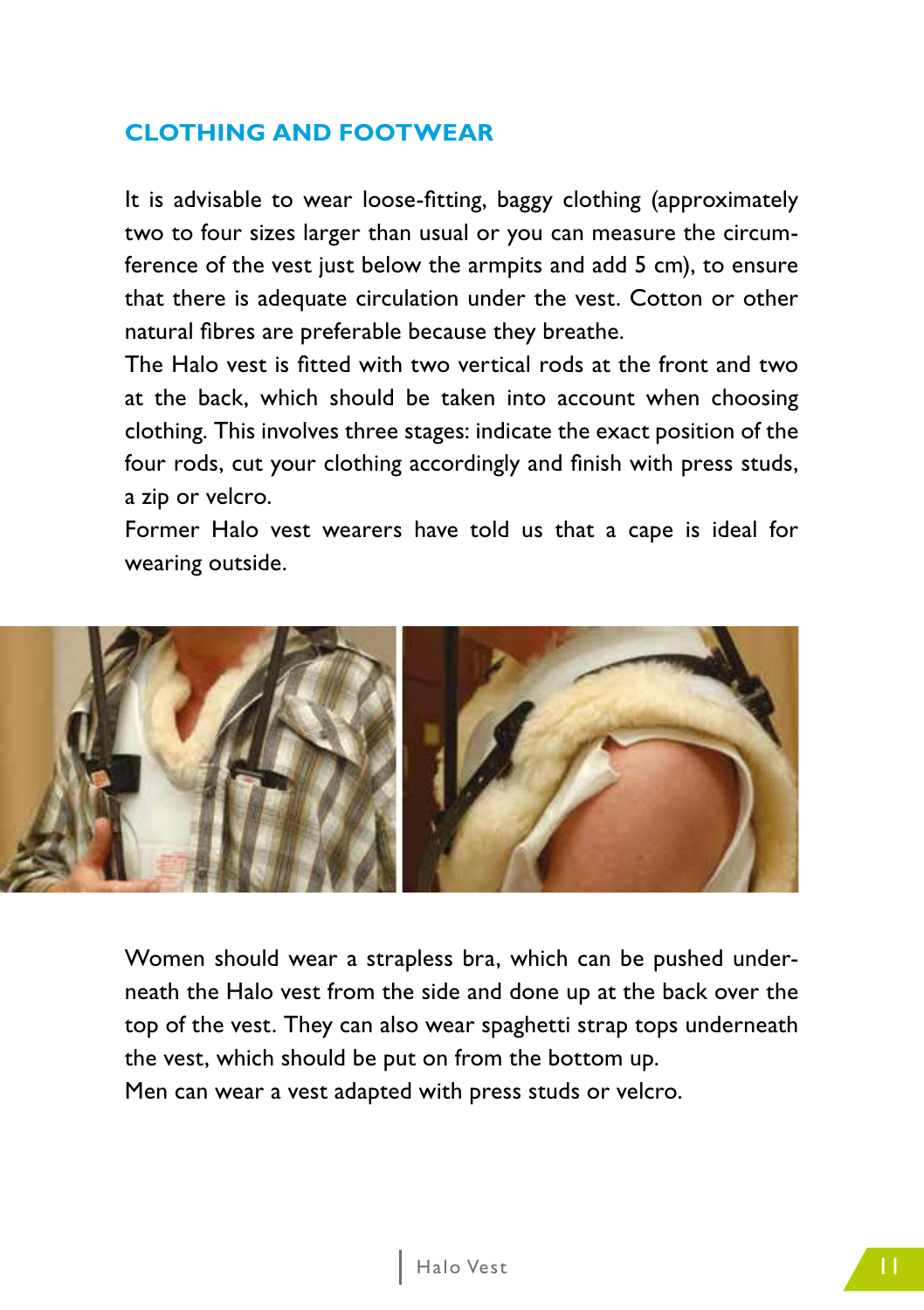Always try to wear flat, comfortable shoes. Heels are best avoided as they could affect your balance. You could put your feet up to put your shoes on.

### PAIN IN THE NECK AND SHOULDERS

You may develop pain in your neck and shoulders when wearing a Halo vest. One tip is that you should 'drop your shoulders as if they were suspended from the pins of the Halo vest'. Massage of the shoulders and arms, but not the neck, may offer some relief. It is advisable to consult a physiotherapist for this. The neck is said to be most painful in the morning and at night.

You can also talk about the pain to your doctor to set up a pain medication schedule.

### SENSORY PROBLEMS

A Halo vest may affect your vision, as you cannot see what happens to the side or beneath your field of vision. A bedside table, similar to the one used in hospital, can be hired from the health insurance fund and may offer some relief because you can position everything within your field of vision. You could also use a music stand to read.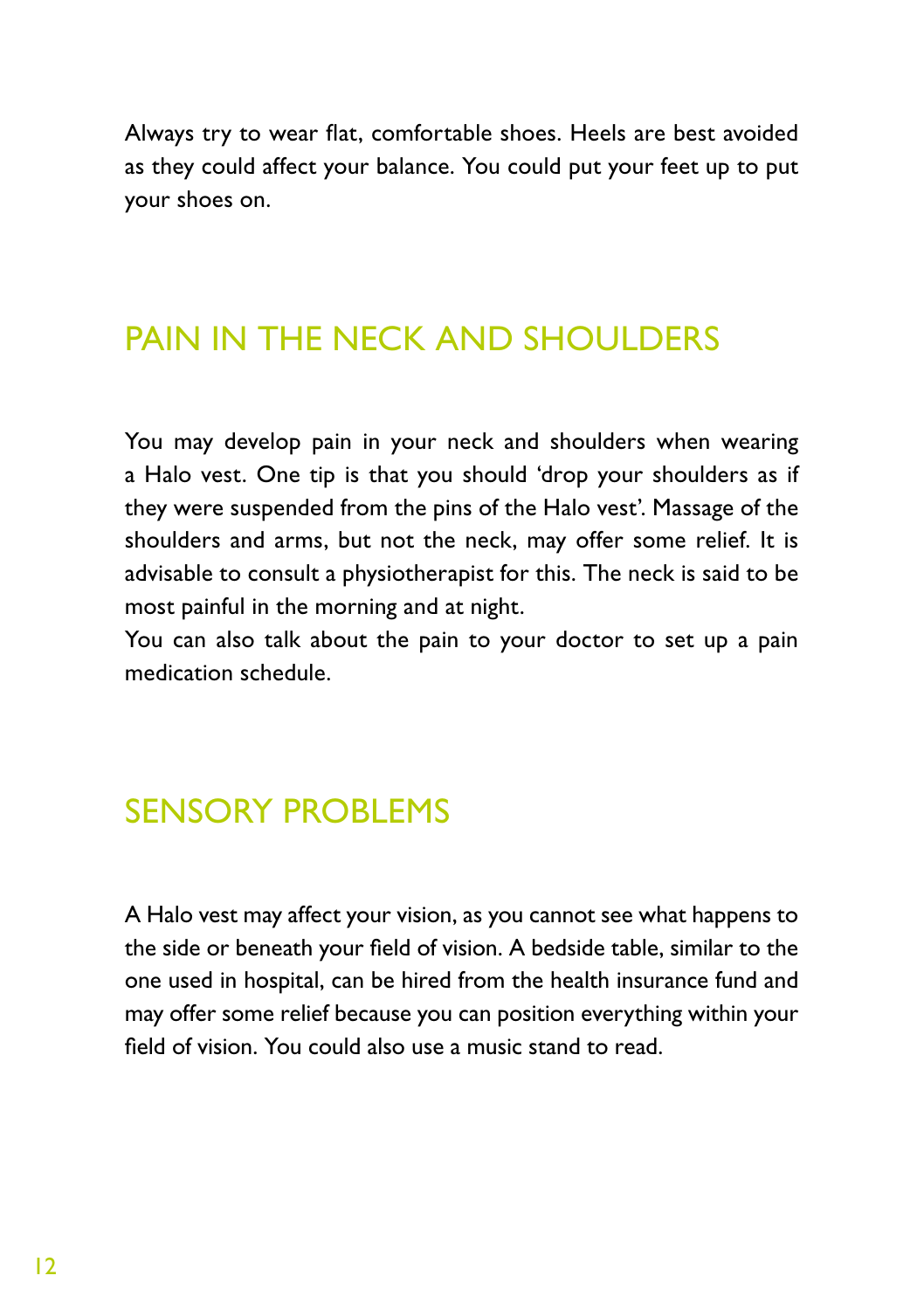Some Halo wearers also flagged up problems with double vision, haziness, eye muscle fatigue and distorted vision. Others mentioned dizziness and hearing problems. You may be more sensitive to noise because vibration may cause the rods to make a noise.

### EATING AND DRINKING

You may develop problems chewing and swallowing due to the position of your head. You may sometimes find it difficult to find your mouth due to the position of the rods. Hence the following tips.

- Make sure you are sitting properly upright when you are eating. This will make it easier to swallow.
- $\vee$  Putting your plate slightly higher and a bit further away will make it easier to see.
- If necessary you could use longer cutlery and longer straws.
- $\vee$  Cut meat into small pieces and take small bites.
- $\mathcal V$  Try to promote your bowel movements by drinking enough water (at least 1.5 litres of water per day) and eating enough fibre rich foods, vegetables and fruit. You should also move/ exercise as much as possible. You could use laxatives if necessary.
- ↓ If you put on or lose a lot of weight you should tell your doctor, as weight changes could affect the stability of your vest.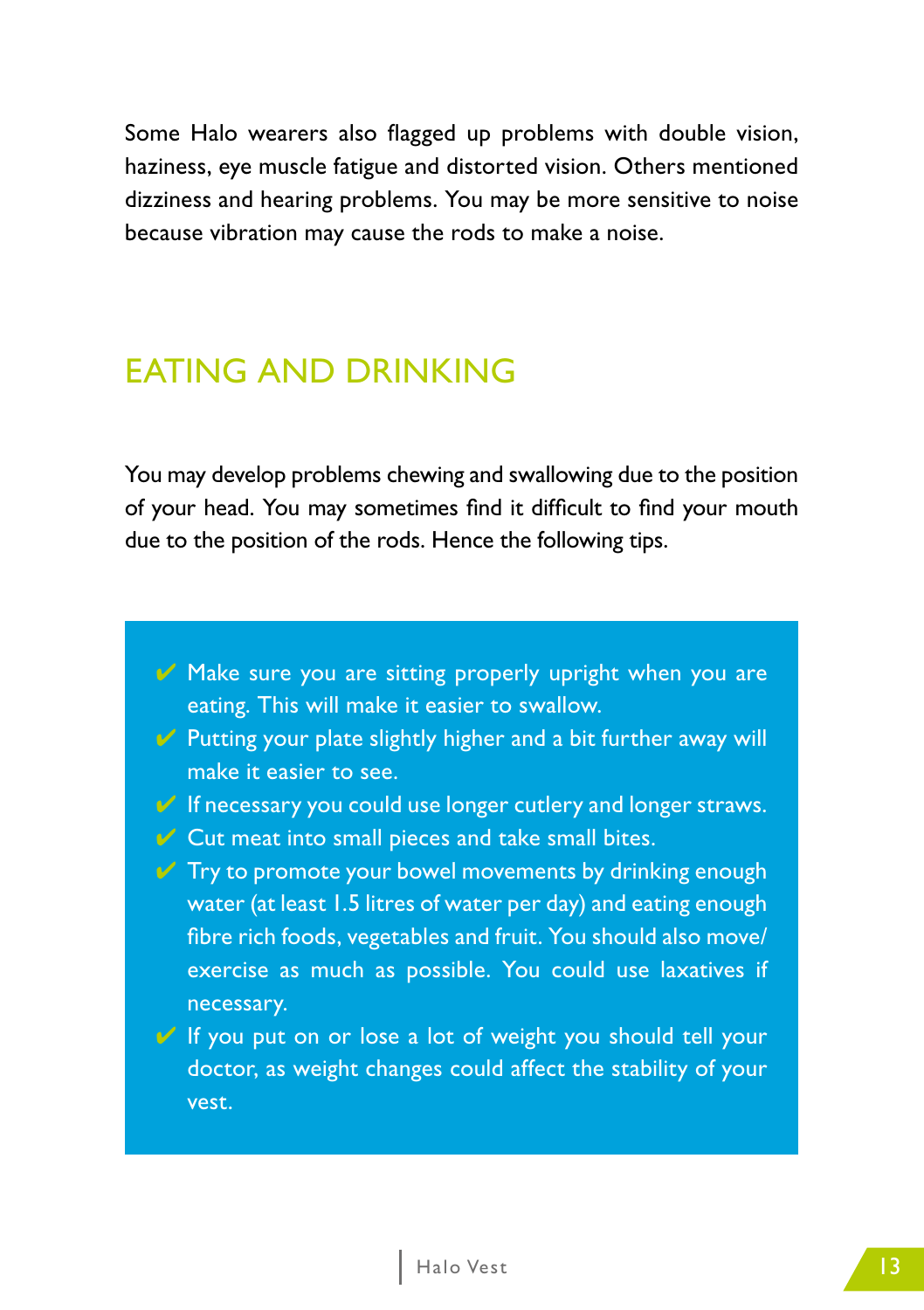## LOOKING AFTER THE PINS

Pins should be looked after properly to prevent infection. It is advisable to put a towel in front of your eyes when the pins at the front are being treated.

You should ask for assistance from a home nurse to look after the pins at home.

- $\chi$  Inspect the pins thoroughly for signs of infection (redness, sensitivity, fluid oozing out, pain, swelling, heat).
- ✗ The pins must be treated with a 0.5% chlorhexidine solution or Hydral 70 (disinfecting alcohol). Use cotton compresses and tweezers.
- ✗ Leave a compress with 0.5% chlorhexidine solution or Hydral 70 in place around the pins. If the skin around the pins dries out it may feel parched, tight and uncomfortable.
- $\chi$  If crusts develop the pins can be wrapped for 20 minutes with a compress soaked in 0.9% NaCl (physiological solution). Remove the crusts using sterile tweezers and a compress soaked in 0.9% NaCl (physiological solution), using careful rolling movements.
- $\chi$  The pins must be looked after on a daily basis. If there are signs of infection, the pins will need to be treated up to three times a day.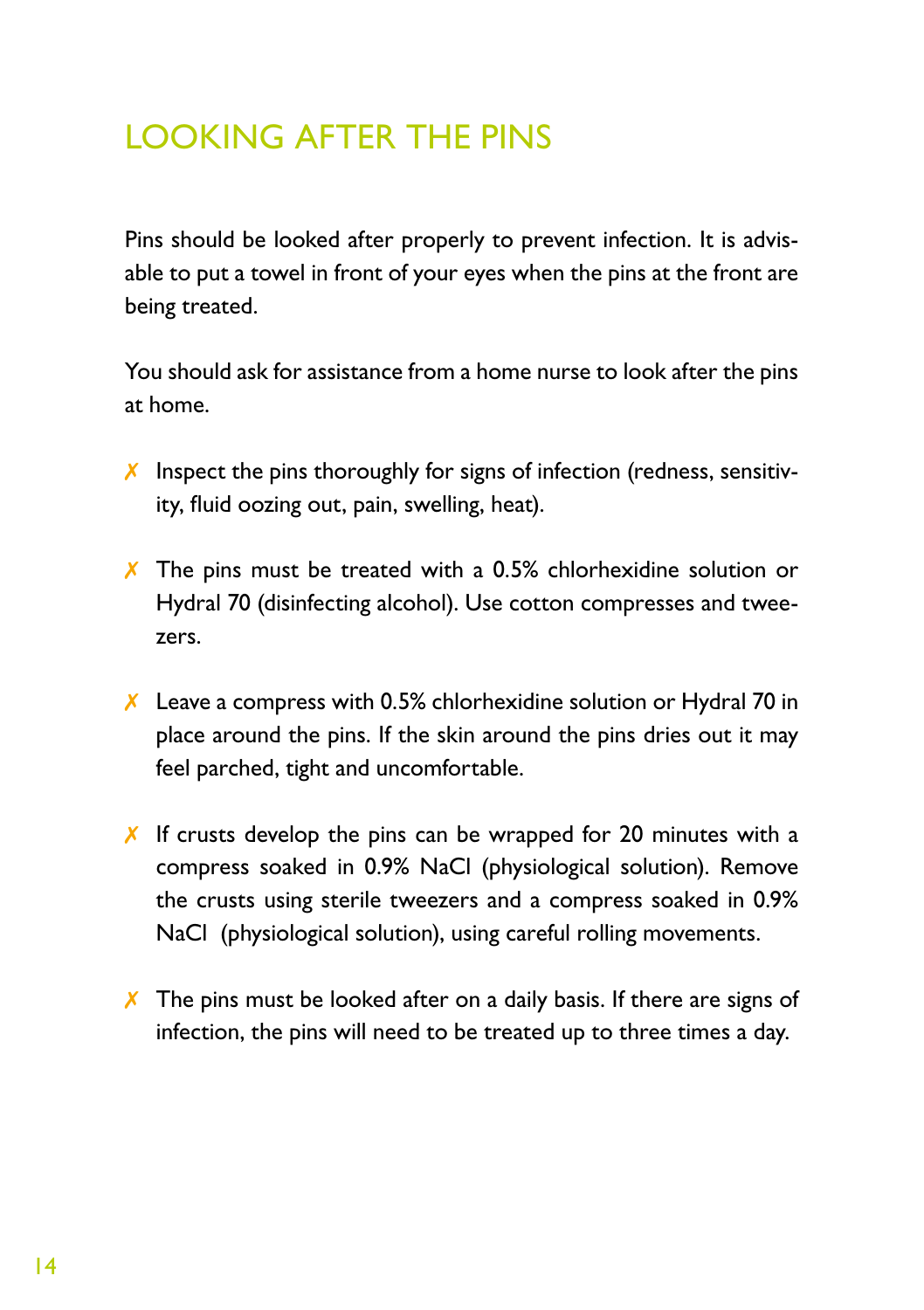$\chi$  Always consult your doctor if there are signs of infection. They will take a wound swab (wiping a cotton wool bud over the wound near the pins) to collect bacteria to initiate the correct antibiotics and arrange to move the pin if necessary.

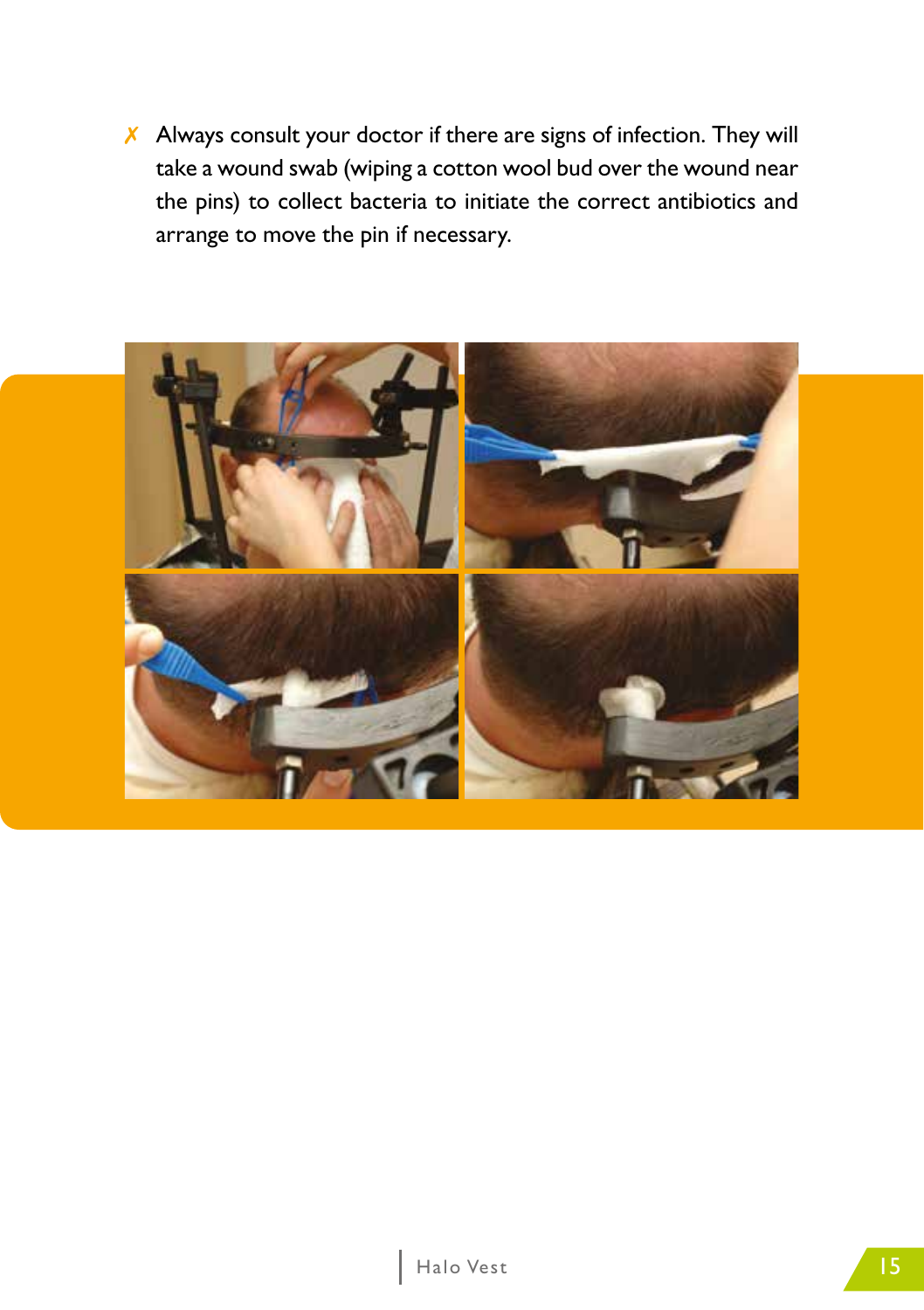### SLEEPING

The first few nights you will have to get used to sleeping with a Halo vest. Former wearers have told us that the first few nights are the worst, but that things improve as time goes by. Getting into bed is easiest if you sit as close as possible to the top of the bed, turn onto your side and then roll onto your back, whilst simultaneously rolling your legs into bed.

Sit as close as possible to the top of the bed. Turn onto your side. Place your legs on the bed and roll onto your back.



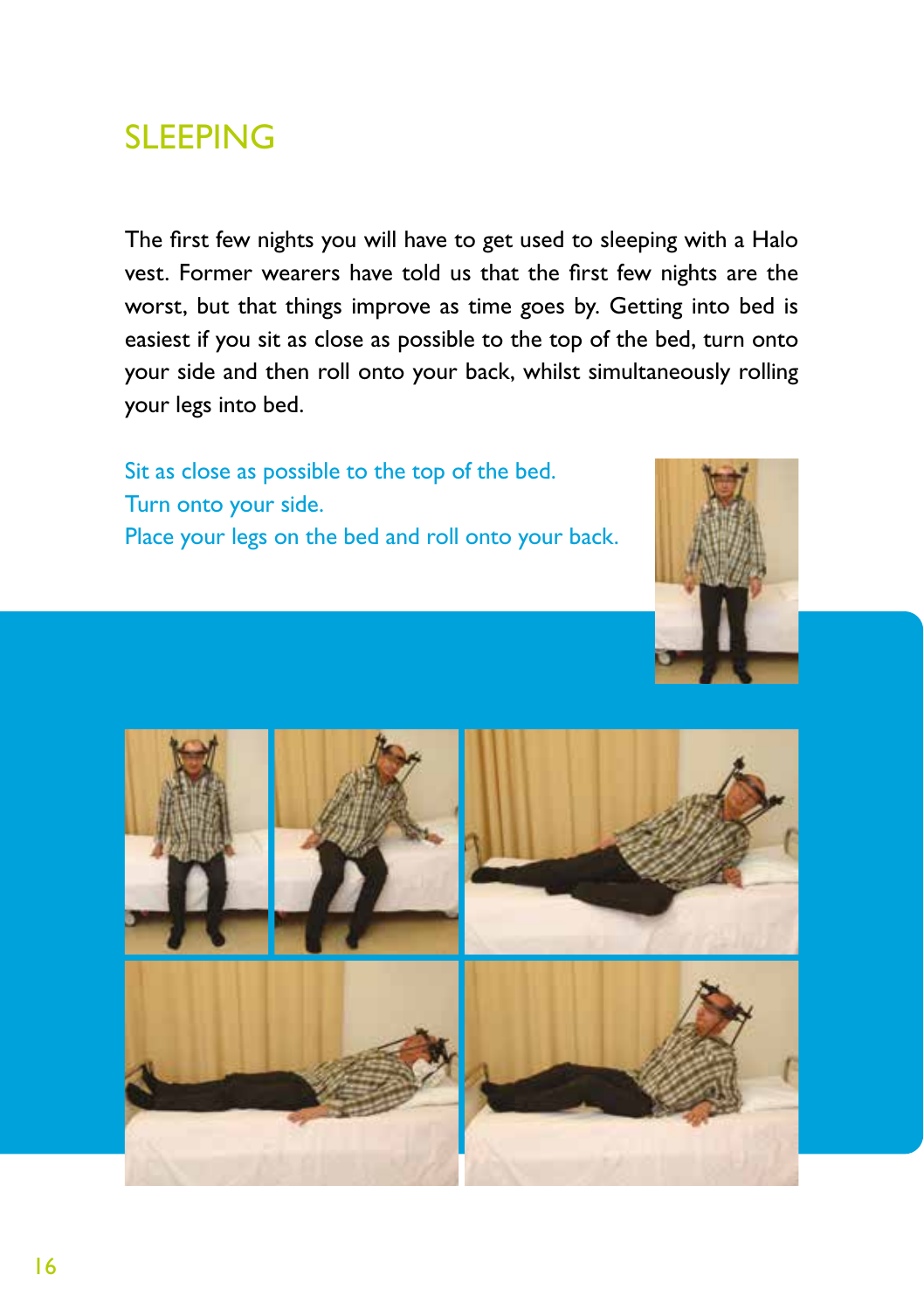Getting out of bed is easiest if you roll onto your side first, then lower your legs out of the bed and subsequently push up using your hand or elbow.

Roll onto your side. Lower your legs out of the bed. Push up using your hand or elbow.



You can, if necessary, hire an electrical hospital bed from your health insurance fund. This will make it easier to find the right position. A hospital bed is equipped with side rails, which can make you feel more secure. These rails can also be used to make it easier to turn sideways.

Most patients wearing a Halo vest prefer to lie on their back. To do so place a pillow under the head and neck to relieve the pressure on the pins and prevent you feeling as though your head is floating. Remember to make sure that any pressure on the neck is minimal.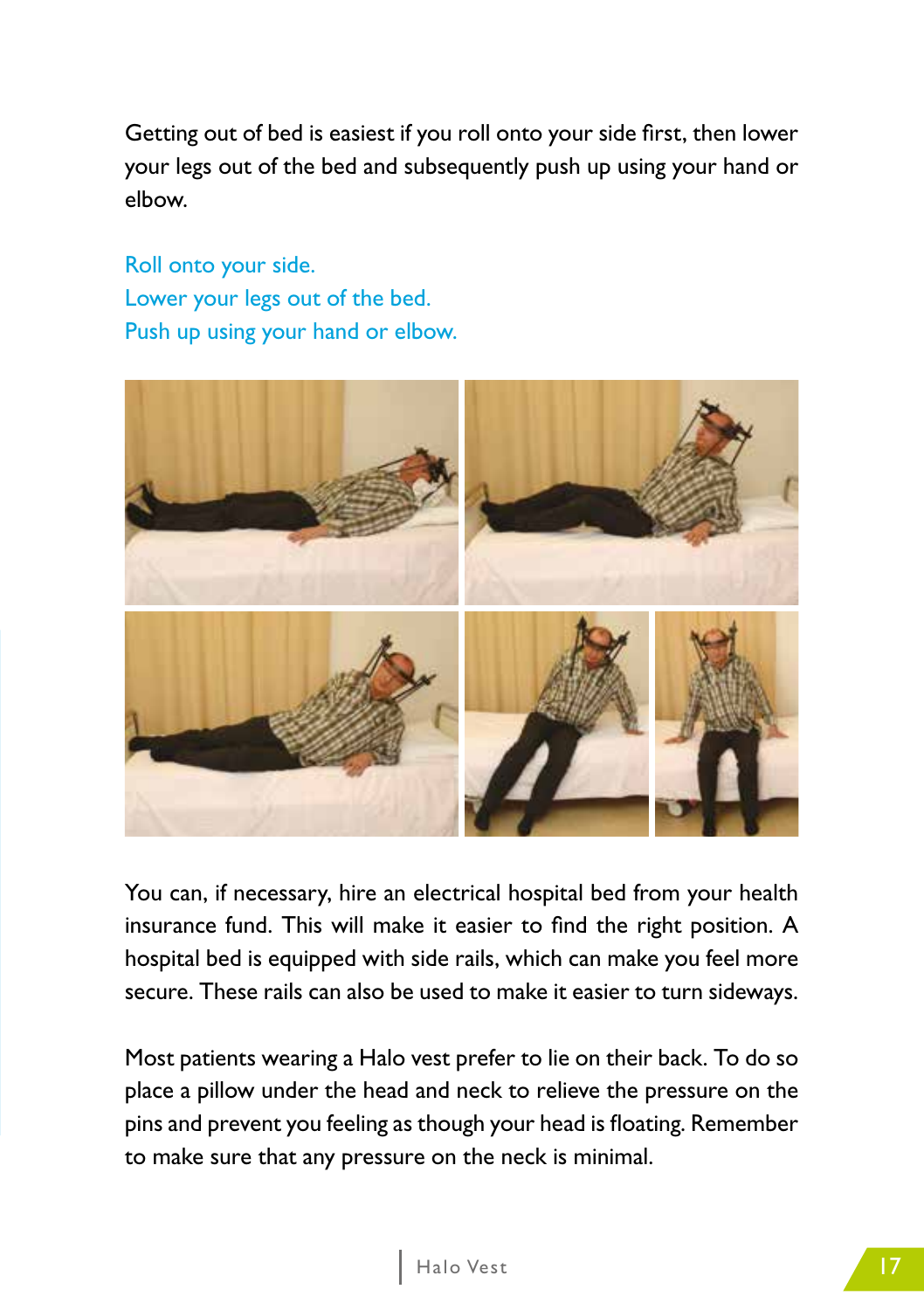

You can also sleep on your side or stomach. If you want to sleep on your stomach, it is advisable to place a pillow or blanket underneath the chest and at the front of the Halo ring to prevent your nose from touching the mattress. Sleeping on your stomach is generally not recommended.

If you frequently wake up, you could briefly walk around to relax your muscles. A pressure sensitive pillow may help as it adapts to the pressure exerted by your head and neck.

If you still have problems sleeping, you could try sleeping in a sitting position.

Also try to take an afternoon nap, because wearing a Halo vest takes a lot of energy and you may well wake more often during the night.

### **ACTIVITIES**

Initially you may encounter balance problems, but this will improve during the first week of wearing a Halo vest. You must not drive a car or ride a bicycle.

Activities requiring considerable physical effort and/or lifting should be avoided. Running and/or jumping is also prohibited.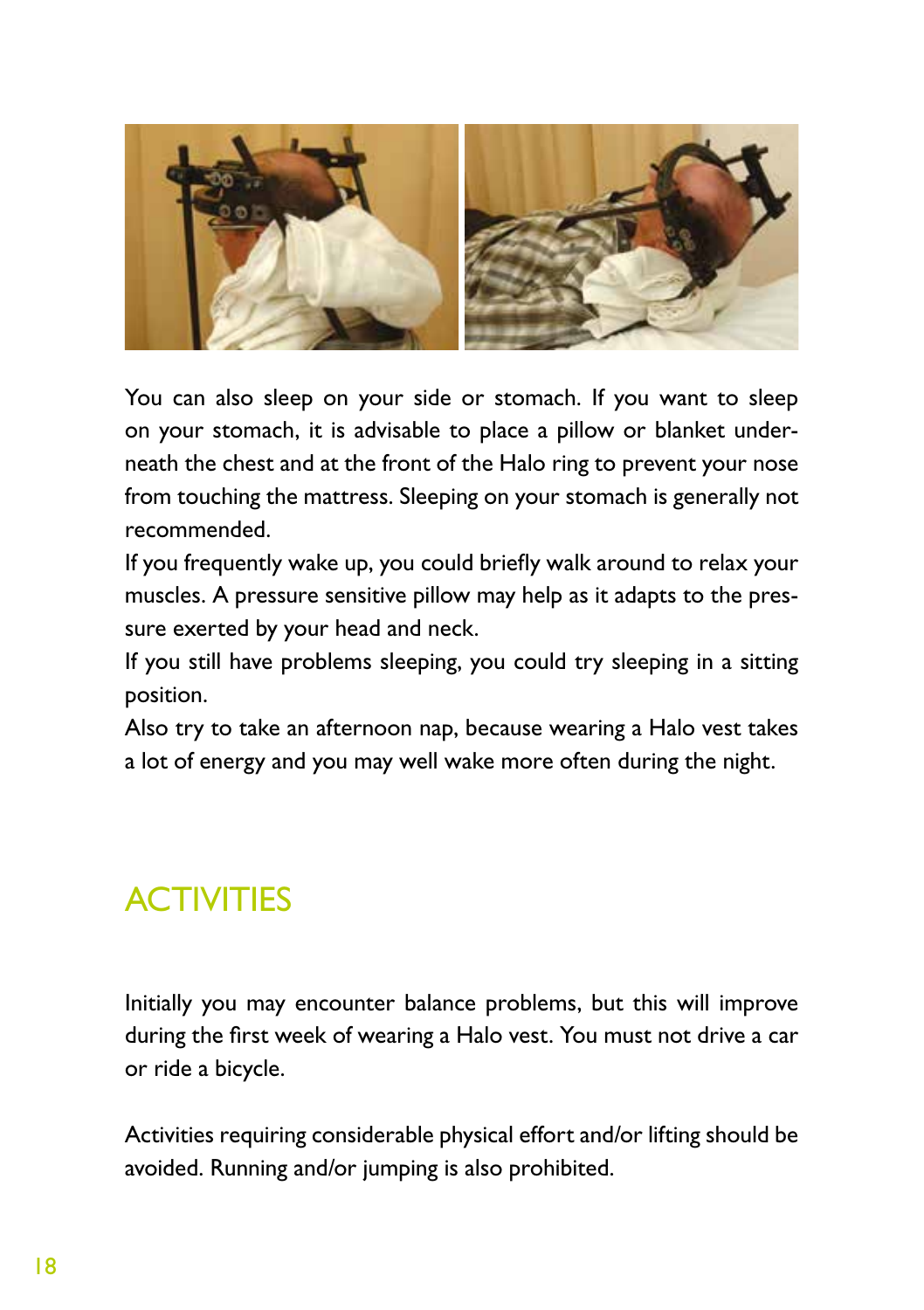When getting into a car you should bend forward first, then place your bottom on the seat and subsequently lift your legs into the car. If the rods turn out to be too high to get in and out of a car, you can ask the doctor to move them down a bit.

Bend forward. Sit down. Lift your legs into the car. Close the door and put on your seatbelt.

Do this in reverse order when getting out of the car. Take care not to damage the bodywork on the car.

Don't let a Halo vest be a problem in terms of intimacy. It may be an idea to place a pillow between you and your partner, to prevent them from injuring themselves on the rods or vest.

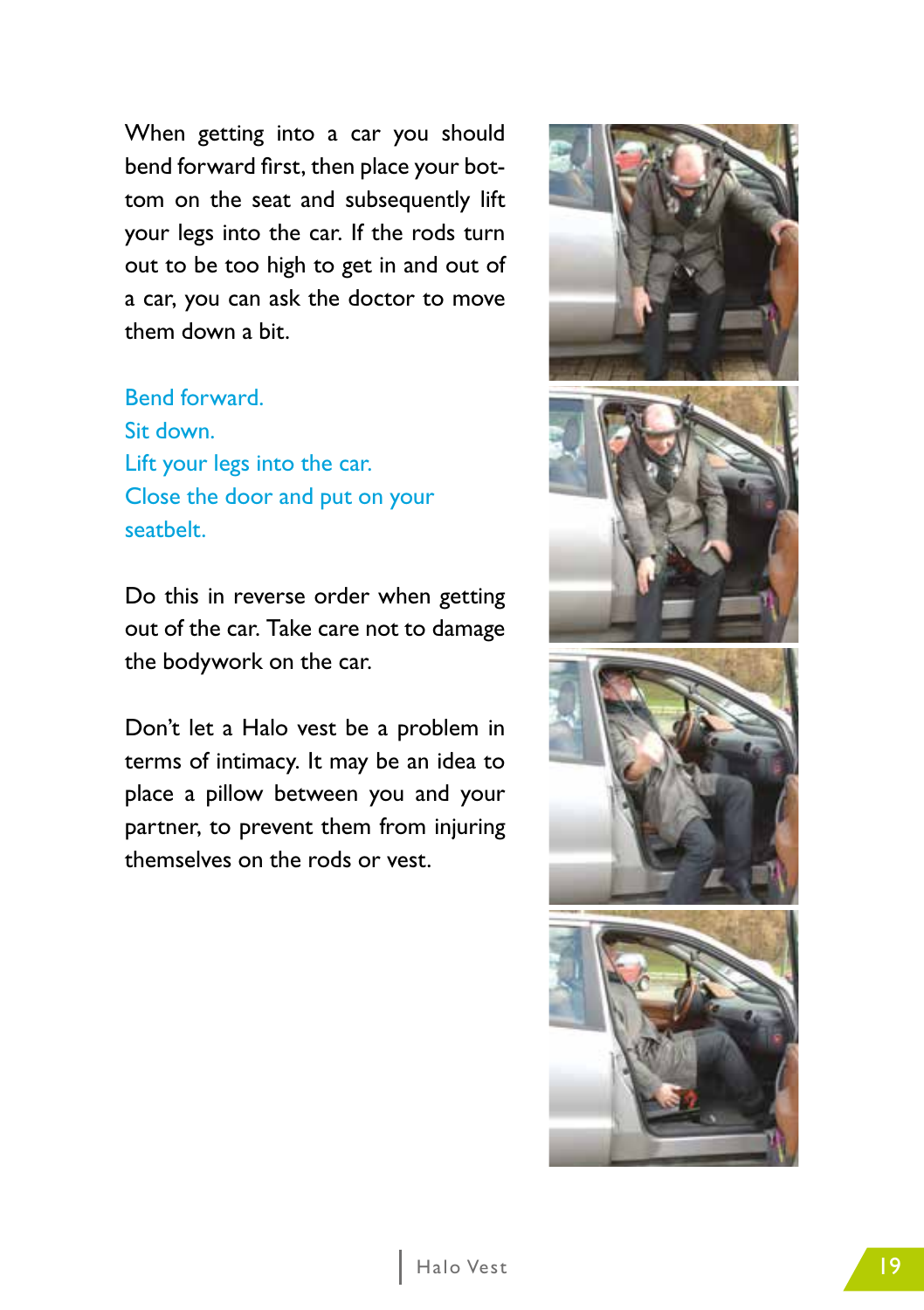## PSYCHOSOCIAL IMPACT

Wearing a Halo vest may affect how you feel about yourself and your body. Sometimes people can react rather fiercely, without thinking. You may well not be able to go to school or work whilst you are wearing a Halo vest.

But try to venture out as much as possible and continue with any activities that you can do.

Wearing the Halo vest should not result in social isolation.

### GENERAL FOCAL POINTS

- X Try to avoid low temperatures as this can result in headaches or numbness around the pins. You could, if necessary, pack the pins with items of clothing.
- X You may feel pressure under the vest when breathing or after eating. Under no circumstances should you undo the vest yourself.
- $\chi$  You could use a raised toilet seat to make sitting down and getting up when visiting the toilet easier. This can also be hired from the health insurance fund.

Wearing a Halo vest does not increase the risk of respiratory or cardiac arrest. However, the unit can be a hindrance in terms of reanimation in the event of a respiratory or cardiac arrest.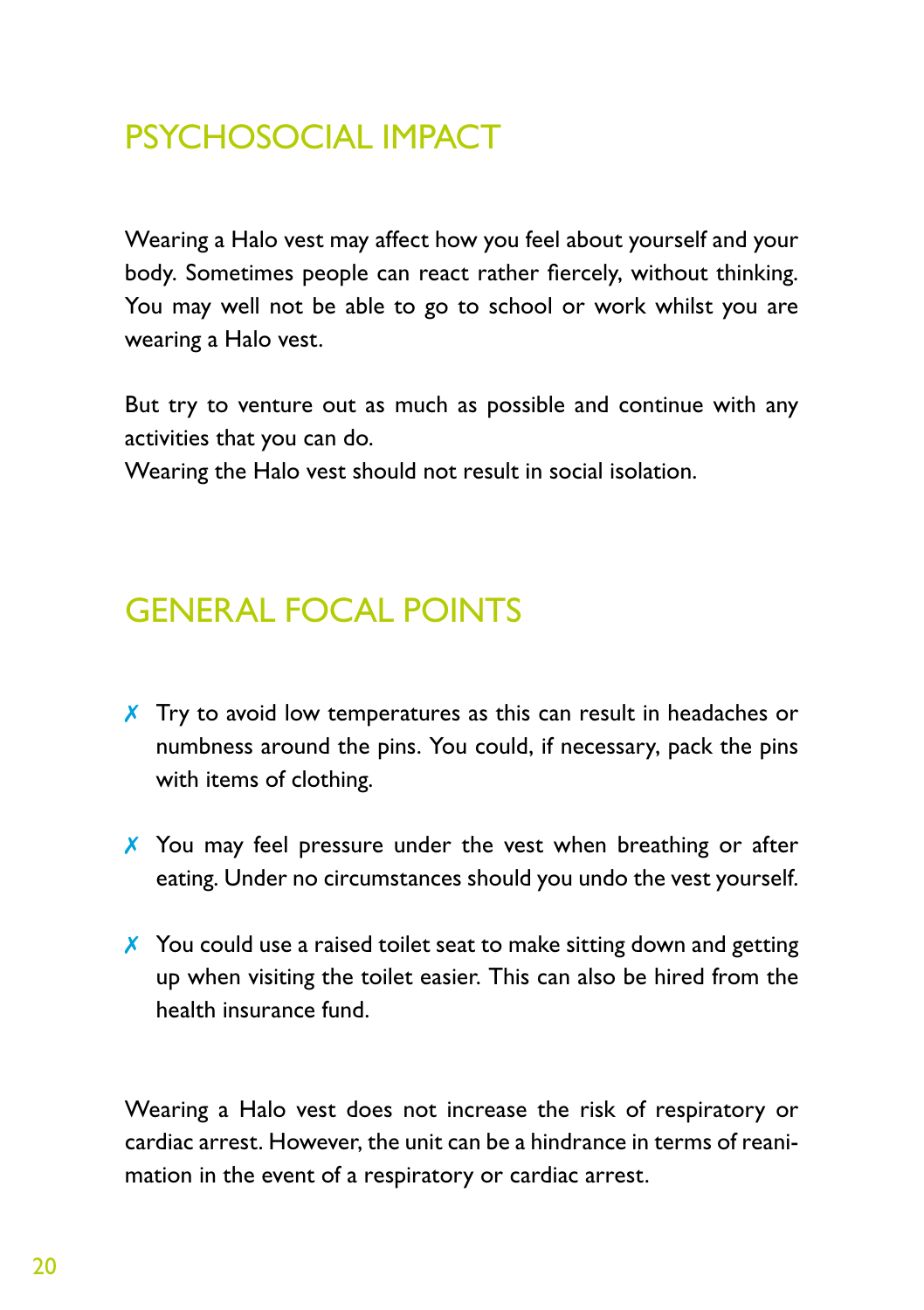Hence the following recommendations from the manufacturer:

- Place the individual on their back.
- Undo the buckles at the side of the vest.
- The top of the vest is equipped with a fold. Fold the vest up to the fold, to expose the sternum (chest).
- **Reanimate (30 x heart massage, 2 x respiration).**

Consult the nursing staff or doctor for further information.

# WHEN SHOULD YOU CONTACT THE DOCTOR IN CHARGE OF YOUR TREATMENT?

- If one of the pins can rotate freely without resistance or if the end of the pin becomes visible on the skin. This may indicate that one of the pins has loosened. You may well hear a clicking sound near the ring of the Halo vest. Under no circumstances must you tighten the pins yourself.
- Redness of the skin near one of the pins, or swelling, heat or loss of fluid, may point to an infection. Laughing may become painful if there is an infection around the pins. The doctor will take a swab around the pin to decide on the correct antibiotics, and may move the pin if necessary. If the pain or loss of fluid persist, irrespective of whether appropriate antibiotics are taken, it is advisable to contact your doctor again.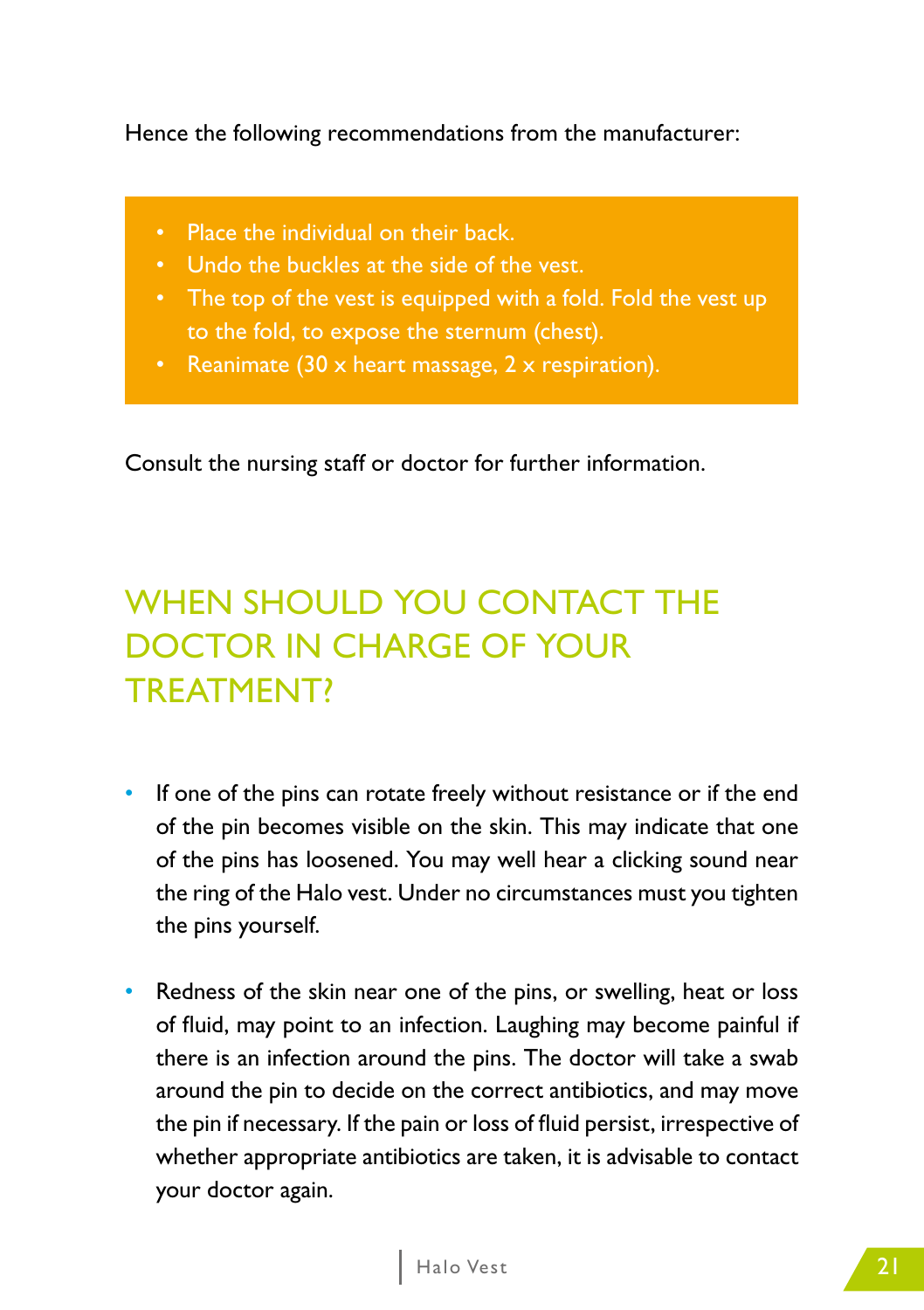- If you have a fall whilst wearing a Halo vest, this may result in displacement of one of the pins. The following symptoms may occur: headaches, feeling out of sorts, visual problems, increasing pain, clear fluid leaking from the site of one of the pins. If you notice these symptoms also when the Halo vest is being fitted, you should report them.
- If the insertion site of a pin is painful. This may point to the pin loosening or being incorrectly positioned. If laughing or eating is particularly painful, you should report it.
- If the skin around the insertion point of a pin is bleeding. This may be the result of taking anticoagulants.
- If the scars at the site of the pins cause problems after the Halo vest has been removed.
- If you develop nerve pain in your face or head.
- If the vest puts too much pressure on the skin or injures the skin. The doctor can check and adapt the vest if necessary.
- If you have problems eating or swallowing.
- If you suffer from loss of sensation, weakness or extreme pain in one of your limbs.
- If you are worried.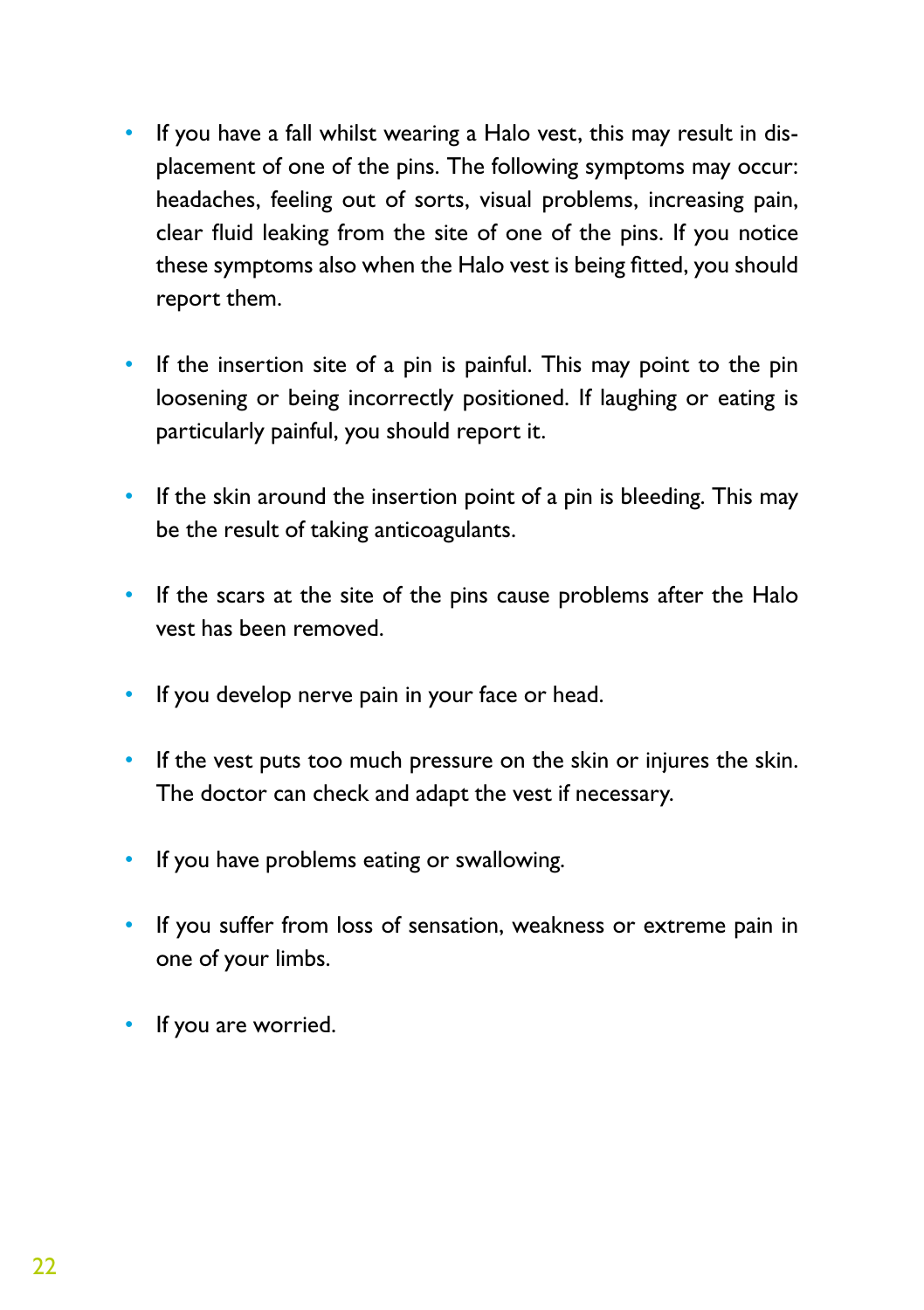### FURTHER INFORMATION

In the event of further questions please contact:

- **Hospitalisation neurosurgery** (E 452) Tel. 016 34 45 20
- **Hospitalisation orthopaedics A** (E 211) Tel. 016 33 81 10
- **Hospitalisation orthopaedics B** (E 212) Tel. 016 33 81 20
- **Neurosurgery Secretariat** Tel. 016 34 42 90 E-mail: neurochirurgie@uzleuven.be
- **Orthopaedics Secretariat** Tel. 016 33 88 27 E-mail: orthopedie@uzleuven.be